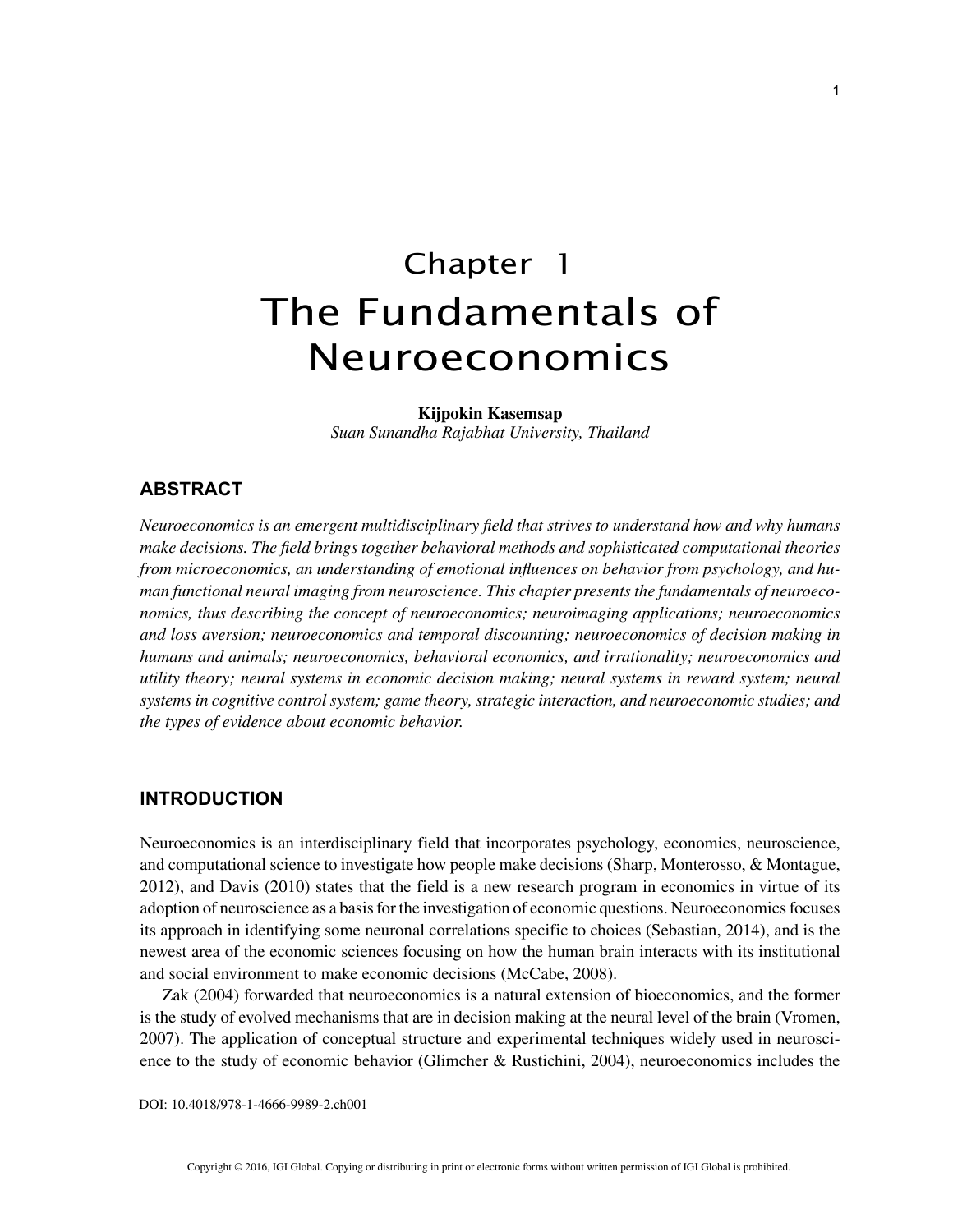theoretical and methodological developments of cognitive neuroscience, computational neuroscience, psychology, and economics to accomplish the examinations of the brain processes when individuals make economically relevant decisions (Montague, 2007; Sanfey, Loewenstein, McClure, & Cohen, 2006).

The strength of this chapter is on the thorough literature consolidation of neuroeconomics. The extant literature of neuroeconomics provides a contribution to practitioners and researchers by describing a comprehensive view of the functional applications of neuroeconomics to appeal to the different segments of neuroeconomics in order to maximize the business impact of neuroeconomics in the decision-making process.

## **BACKGROUND**

Neuroeconomics is a new field in economics (Glimcher, 2003; Montague & Berns, 2002), and its original program was to provide a test for a large number of competitive theories of decision making (Rustichini, 2009). Neuroeconomic methods combine behavioral economic experiments to parameterize aspects of reward-related decision making with neuroimaging techniques to record the corresponding brain activity (Sharp et al., 2012). In economics, the transfer of neuroscientific insights and methods led to the emergence of neuroeconomics (Hubert, 2010). Whereas traditional economic research explains behavior primarily through theoretical constructs such as utility or preferences, neuroscience considers the physiological aspects and somatic variables that affect decision making.

Neuroeconomics makes the positivistic assumption that the key to explaining human behavior is to understand the neural and physiological processes (Riedl, Hubert, & Kenning, 2010). Neuroeconomists recognize the specific brain activation during the perception of different marketing stimuli (Koenigs & Tranel, 2007). One of the most important intellectual challenges of neuroeconomic research is the translation of theoretical constructs into neurophysiological categories (Hubert, 2010). The integration of neuroscientific approaches and methods into economic research has led to the preliminary findings regarding economic marketing theory and practice (Kenning & Plassmann, 2005). In marketing research, the notion of neuroeconomics has gained attention because the interdisciplinary perspectives to explain the buying decisions are accepted in consumer research (Lee, Broderick, & Chamberlain, 2007).

## **THE FUNDAMENTALS OF NEUROECONOMICS**

This section describes the concept of neuroeconomics; neuroimaging applications; neuroeconomics and loss aversion; neuroeconomics and temporal discounting; neuroeconomics of decision making in humans and animals; neuroeconomics, behavioral economics, and irrationality; neuroeconomics and utility theory; neural systems in economic decision making; neural systems in reward system; neural systems in cognitive control system; game theory, strategic interaction, and neuroeconomic studies; and the types of evidence about economic behavior.

## **Concept of Neuroeconomics**

Neuroeconomics has its root in behavioral economics, a scientific subfield of economics that has adopted psychological research on social, cognitive, and emotional factors to better understand economic